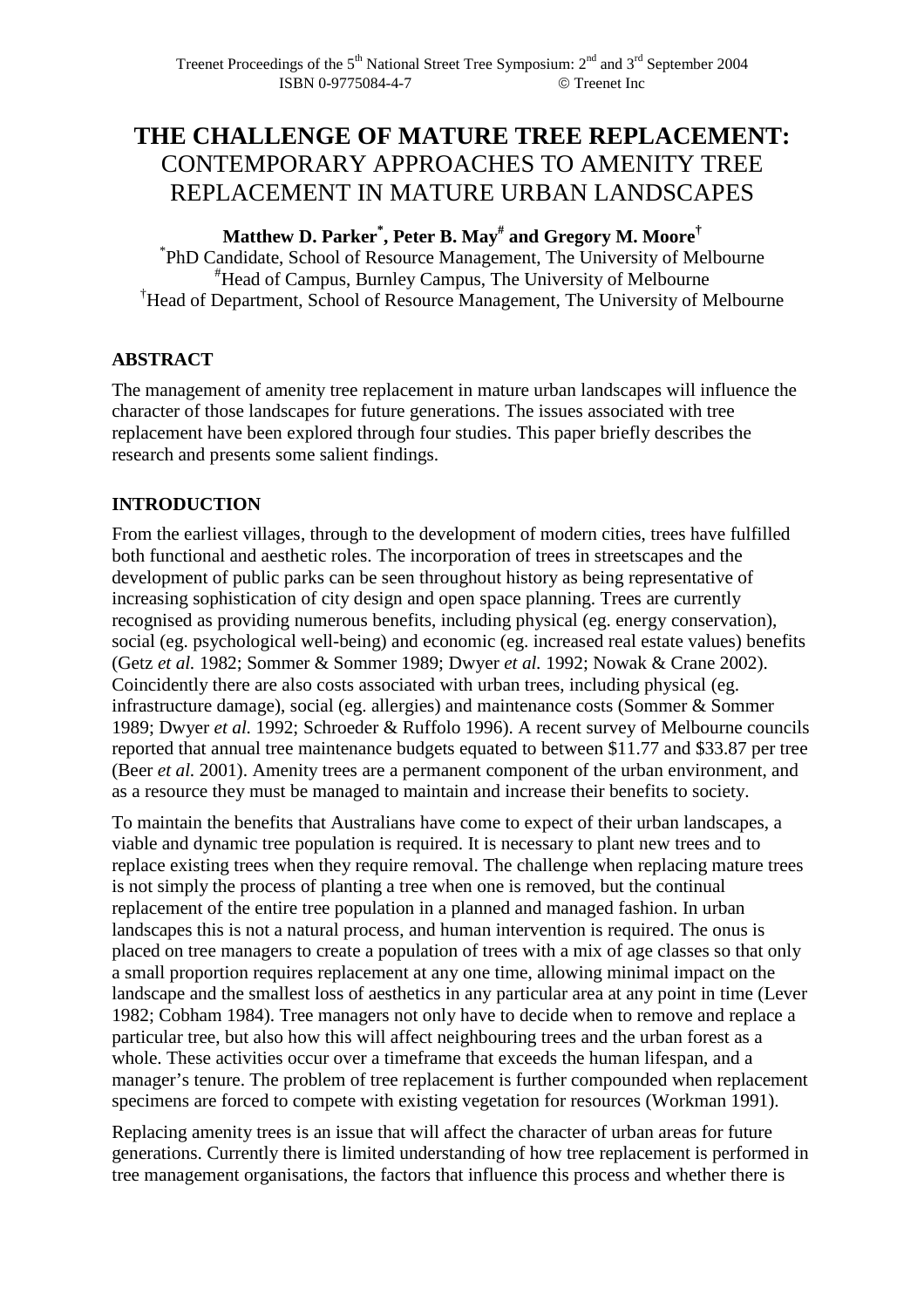any consensus across industry. There are few recorded examples of the costs of maintaining mature trees in Australia, and it is not known whether the costs do actually increase as a tree senesces, as is often suggested (Hitchmough 1994). It is also suggested in the literature that young replacement trees can be planted before an original mature trees is removed (Wright 1982). There are few examples of the implementation of such strategies in real situations, and it is not known whether competition from the existing vegetation affects the establishment of younger replacement trees.

Four studies have been conducted to further the understanding of the many facets of tree replacement. These are:

- the Mature Tree Management Study;
- the Mature Tree Costs Analysis;
- the Tree Establishment Experiment; and
- the Root Recolonisation Experiment.

These studies are described briefly.

# **MATURE TREE MANAGEMENT STUDY**

The Mature Tree Management Study is a survey of tree management organisations, aimed at analysing the procedures and practices around the management and replacement of mature trees, and identifying the issues surrounding this process. Further aims were to assess whether current practices are capable of producing a tree population that provides the physical and social benefits of an urban forest and to suggest strategies to improve the tree replacement process. In-depth interviews with tree managers were conducted at eight sites – five public organisations (councils) and three private organisations (large gardens / institutions). The interviews, conducted in February and March 2002, were principally exploratory in that they aimed to collect a range of ideas. The organisations chosen for inclusion in the study were those managing cultural landscapes (opposed to native vegetation types), containing mature tree canopies, and therefore were those that would have faced the removal of senescent trees. For this reason organisations located in the older, inner suburbs of Melbourne were selected.

In each organisation included in the study between one and three managers participated in the interview. Participants were asked about a range of themes, such as: tree removal, tree planting, policies and replacement programs. Matrices were used to compare the range of responses received to each organisation. An example of this can be seen in Table 1 showing the tree planting activities in the different organisations. The matrices enable basic comparisons between the organisations and the identification of a range of ideas and activities. To aid in the interpretation of this information and to provide context for the results, quotes from the participants were also used. In an example related to tree planting, Participant H stated, "we replace the trees in approximately 30 streets annually, and that is where we promote the idea of removing everything in the street."

| Table 1. Tree planning works currently being performed in the 6 organisations. |                     |  |  |  |  |  |  |  |
|--------------------------------------------------------------------------------|---------------------|--|--|--|--|--|--|--|
| <b>Response</b>                                                                | <b>Organisation</b> |  |  |  |  |  |  |  |
|                                                                                |                     |  |  |  |  |  |  |  |
| New planting & gap filling                                                     |                     |  |  |  |  |  |  |  |
| One off - remove & replace                                                     |                     |  |  |  |  |  |  |  |
| Full street replanting                                                         |                     |  |  |  |  |  |  |  |
| Staged street replacement                                                      |                     |  |  |  |  |  |  |  |
| Community planting                                                             |                     |  |  |  |  |  |  |  |

**Table 1: Tree planting works currently being performed in the 8 organisations.**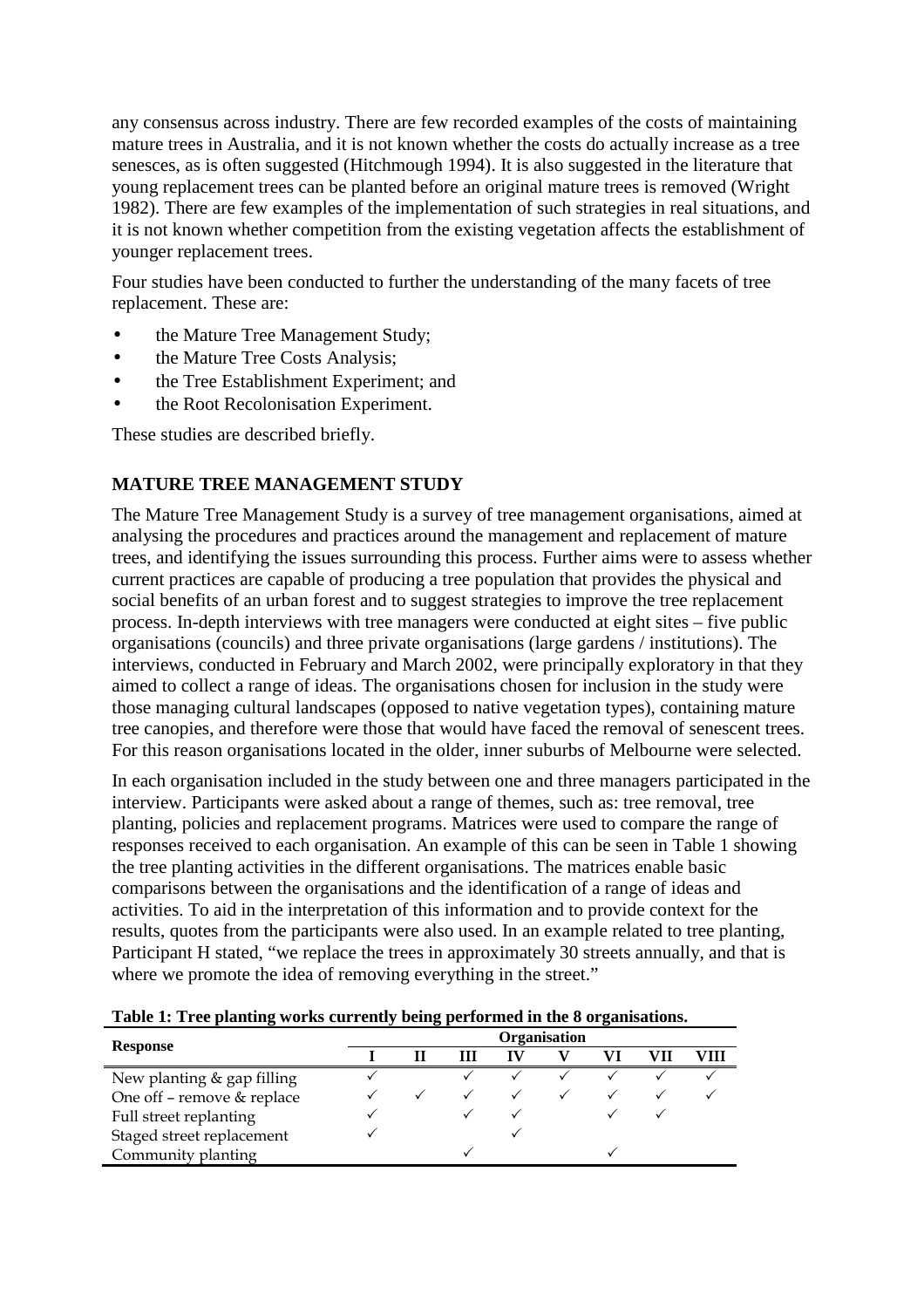Some of the major findings to come from this study are presented below.

- In the surveyed organisations, there exist formally structured processes for removing trees. This would include inspections and consideration of a wide range of factors, such as the effect on the immediate environment and notification of relevant stakeholders.
- Trees are no longer removed on a whim or for trivial reasons in the organisations surveyed. This suggests that a high value is placed on trees and is a shift from previous practices, where for example, a tree could be removed, at a residents request, for dropping leaves!
- The planting of trees in these organisations is a planned process, taking into account the many physical site factors and broader planning considerations, and in the public domain, includes consultation with stakeholders.
- Tree removal attracts a lot more attention than planting, with some removal decisions made by panels or senior managers based on the degree of interest or controversy. However with planting, the responsibility for the future of the organisations' tree population often lay with the surveyed participants, suggesting that the senior management is more concerned with short-term issues.
- A range of planting programs exist for renewing the tree population in these organisations. These are designed to have varying results in terms of the loss of aesthetics during the replacement process and uniformity of the renewed landscape. It is also a positive sign for the future that the appearance of the landscape is considered.
- In council-managed landscapes, establishment programs are very important in order for tree planting to succeed. The need for an establishment program in which trees receive a high level of care and maintenance with a realistic irrigation program for a minimum of two years was an opinion strongly expressed by the tree managers in public organisations.

# **MATURE TREE COSTS ANALYSIS**

The Mature Tree Costs Analysis was conceived to aid managers in making decisions on when to remove trees, specifically by addressing replacement models which indicate that as a tree senesces the costs increase and the benefits decrease (Figure 1). As these models are typically hypothetical, it was felt that incorporating actual recorded management and maintenance costs would be useful. To do this, the tree maintenance records and databases of private and public tree management organisations were investigated. However, from the 15 organisations contacted it was found that the recording systems varied in accuracy and complexity and it was very difficult to obtain any consistency. The properties of the databases that restricted their usefulness are listed below.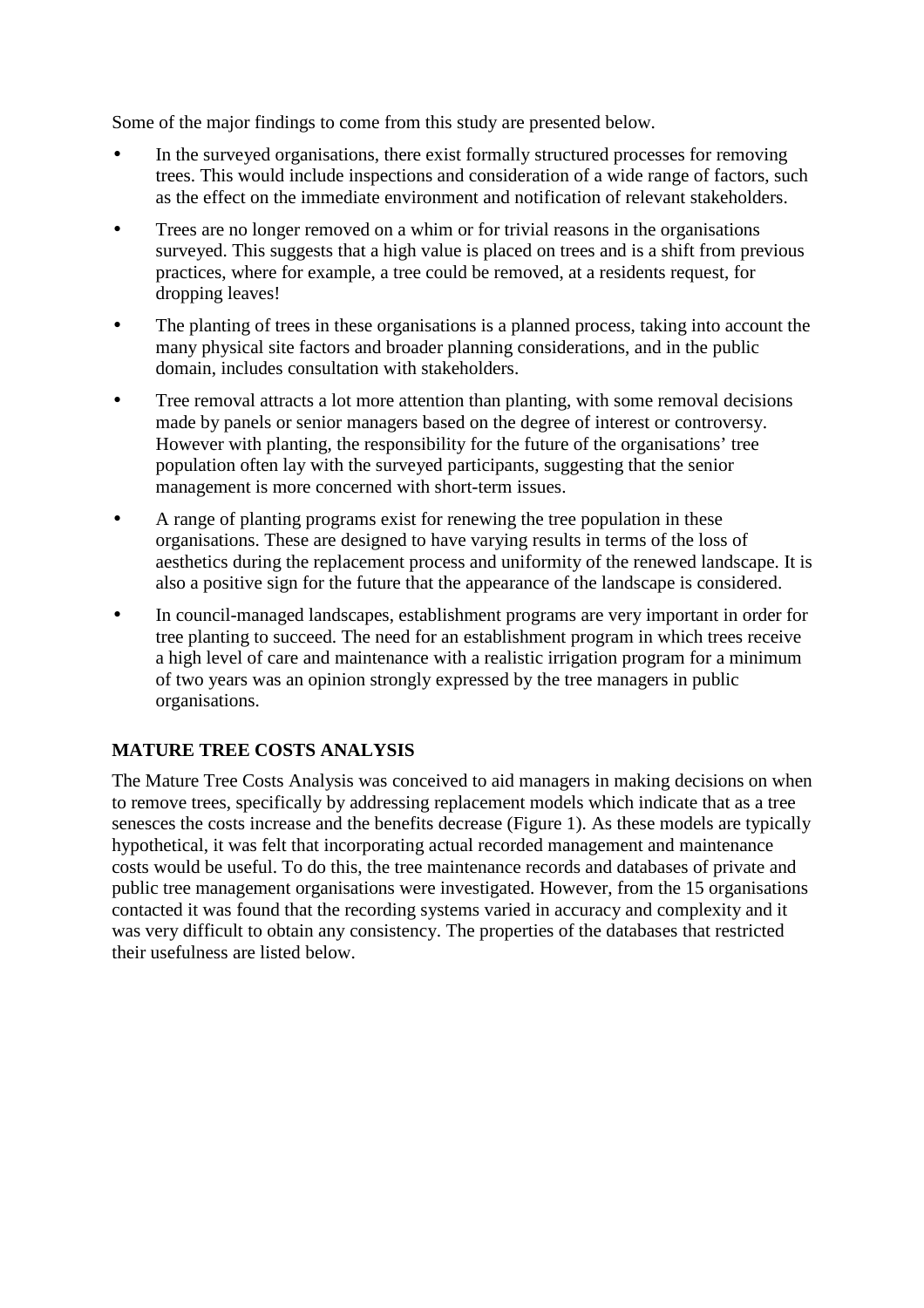

**Figure 1: Hypothetical tree replacement model.**  Source: Hitchmough (1994).

- The accuracy of information was often a limiting factor, particularly the tree details. For example the genus might be known, but there would be no indication of species, or sometimes neither would be recorded. This inaccuracy was present in both the tree databases and maintenance records.
- There were inaccuracies in the work requests. Identification of work tasks could be by non-arboricultural staff and not be accurate, or different staff might use different categories for the same task. Furthermore, the information entered from a phone request may not reflect the work performed in the field.
- There were very few records demonstrating recurrent works on individual trees, i.e. for a particular tree it was not possible to pull up a maintenance history.
- Often the tree databases were not maintained or current, sometimes representing the tree population as it was five years ago.
- Often there was no link between maintenance activities and the tree databases with the maintenance databases directed more at recording and tracking requests rather than the work performed on the trees.
- There was often little or no data for trees in parks (particularly of maintenance works). which is possibly indicative of the difference in attention they received compared to trees growing along streets.
- Cyclic maintenance of street trees was generally programmed on a one, two or three year basis. This may not necessarily be recorded in the maintenance database, or the component maintenance tasks (eg. crown lifting) may not be specified, with the record rather reflecting that a program prune was performed.
- Often reactive work requests were the only accessible records.

While the limitations of the databases restricted the original aim of concentrating on individual trees and the senescent phase of their life cycle, some useful tree population trends were however evident in four organisations. The aim of the Mature Tree Costs Analysis then became to identify annual maintenance activities associated with mature trees for various organisations and to provide an indication and comparison of the costs associated with these tasks. In the four organisations providing information, there was one private organisation, one council and two maintenance companies with contracts for councils. For a range of maintenance tasks it was possible to determine the frequency with which they were being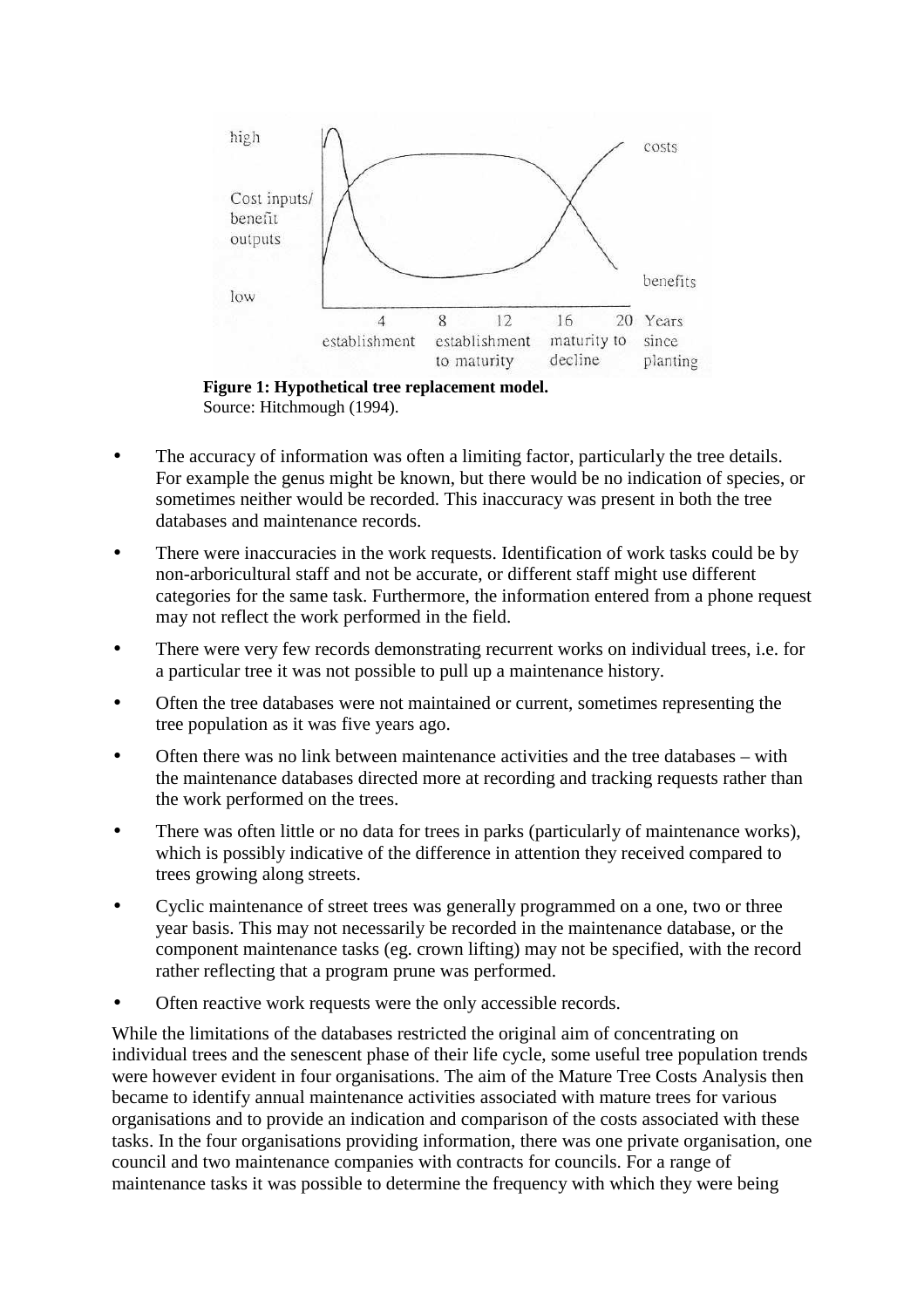performed and an estimation of the costs of each task. An example is shown in Figure 2, where it can be seen that in the four organisations no more than 2% of the tree population is removed each year and often less than 1% is removed. Therefore the tree populations will be replaced within 50 to 100 years, assuming that tree planting is keeping up with removals. A second example of the results (Figure 3) presents an estimation of the cost of various tasks to the different organisations. Two trends standout from these results. Firstly the higher cost of each task to the private organisation compared to the public, and secondly the high cost of labour intensive tasks, such as crown reduction and deadwooding.



**Figure 2: Percentage of trees annually removed in four organisations over four years.**  # January to early or mid July; N.D. – No Data. Organisations I, IX and X – councils, Organisation VIII – private

Some findings from this study are shown below.

- Inadequacies exist in current tree management recording systems. Improved record keeping should allow increases in the quality and management of tree assets. A greater understanding of the dynamics of the tree population will enable strategic application of maintenance tasks, control of species diversity and associated costs.
- Current tree removal and replacement levels are inadequate to replace the tree population before individuals could reasonably be expected to senesce, and therefore higher annual replacement frequencies are required.
- The most commonly performed maintenance tasks were tree removal, crown lifting and property clearance.
- The most expensive maintenance tasks tended to be canopy manipulation activities, including crown reduction and deadwooding.
- Due to the cost of planting and establishing trees, increased planting percentages would require appropriate recognition in organisation budgets. It's not simple a matter of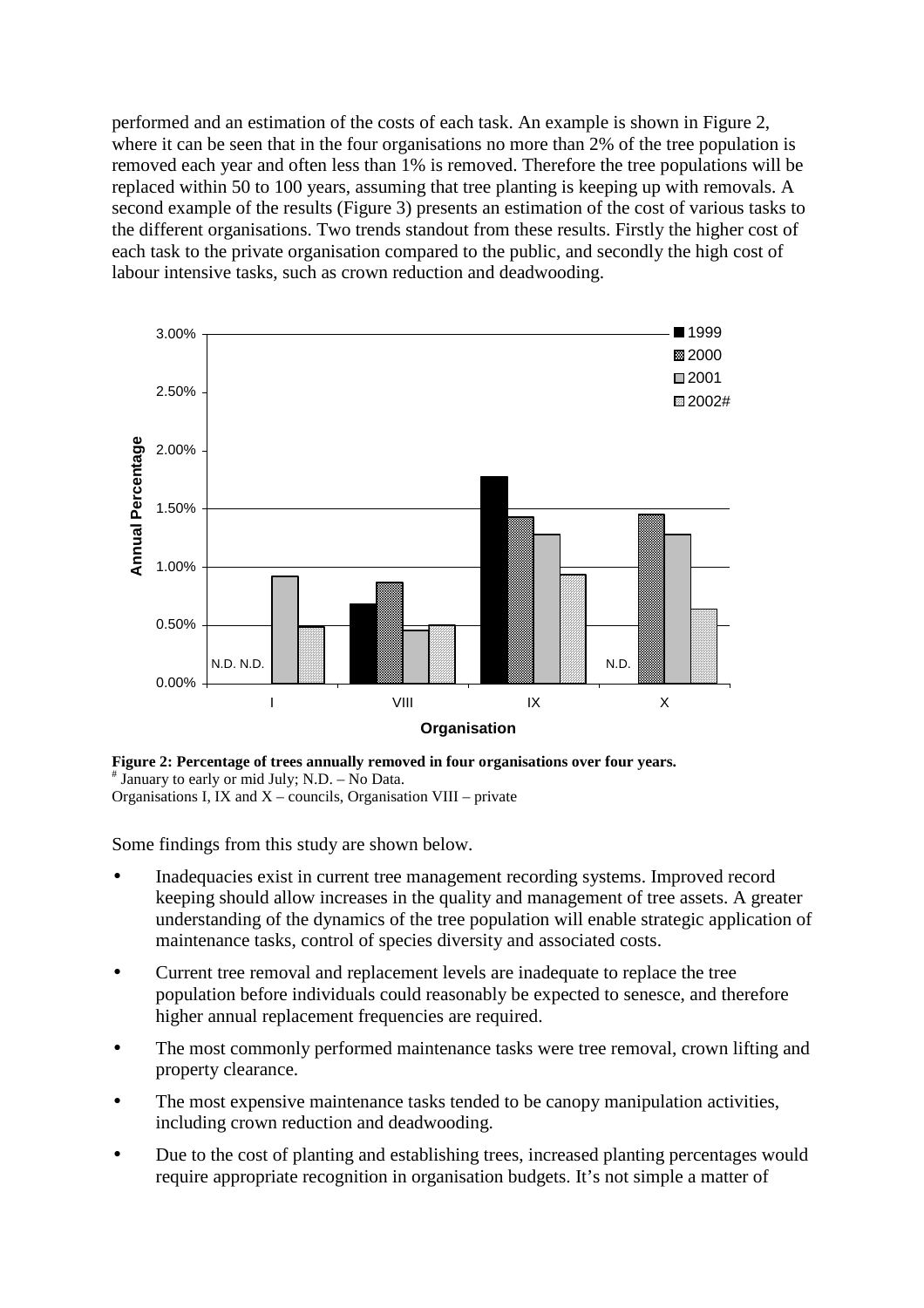purchasing an extra 100 trees a year but also the funding for their maintenance and establishment.



**Figure 3: Average cost per application of maintenance tasks for three organisations.**  # January to early or mid July; N.D. – No Data.

Organisations I and IX – councils, Organisation VIII – private

Values presented are the mean of 2 years (Organisation I), 4 years (Organisation VIII), and 5 years (Organisation IX).

# **TREE ESTABLISHMENT EXPERIMENT**

Several tree replacement strategies exist that involve planting replacement trees near the existing trees prior to their removal (Wright 1982). It is suspected that the close proximity of older trees will result in direct root competition for edaphic resources. Such competition could potentially affect the successful establishment of the young replacement tree. The Tree Establishment Experiment aimed to compare the affect of different planting procedures on the growth and establishment of young trees located near existing vegetation.

For this experiment 18 month old, field grown *Ulmus procera* (Salisb.) trees were planted between an existing row of mature fruiting pear trees. Six different planting treatments were used based on the combination of two planting hole sizes and three root barrier treatments. The small (SPH) and large (LPH) planting holes were 300 mm and 1000 mm in diameter respectively; both were 200 mm deep. Two temporary root barriers were used, the first (PS) consisted of a heavy gauge paper coated with the copper based nursery container treatment – Spin Out<sup>™</sup> (7.1% copper hydroxide). The second treatment (RC) was an impermeable commercial root barrier called Rootcontrol® , which was removed after the first season. The third treatment contained no barrier (NB). Many growth and establishment parameters were recorded over two growing seasons.

The pear trees provided minimal root competition. There was some evidence that pear roots had grown under the barriers and into the planting holes. Elm roots grew under the Rootcontrol® barriers and straight through the Paper/SpinOut<sup>™</sup> barriers. Figure 4, showing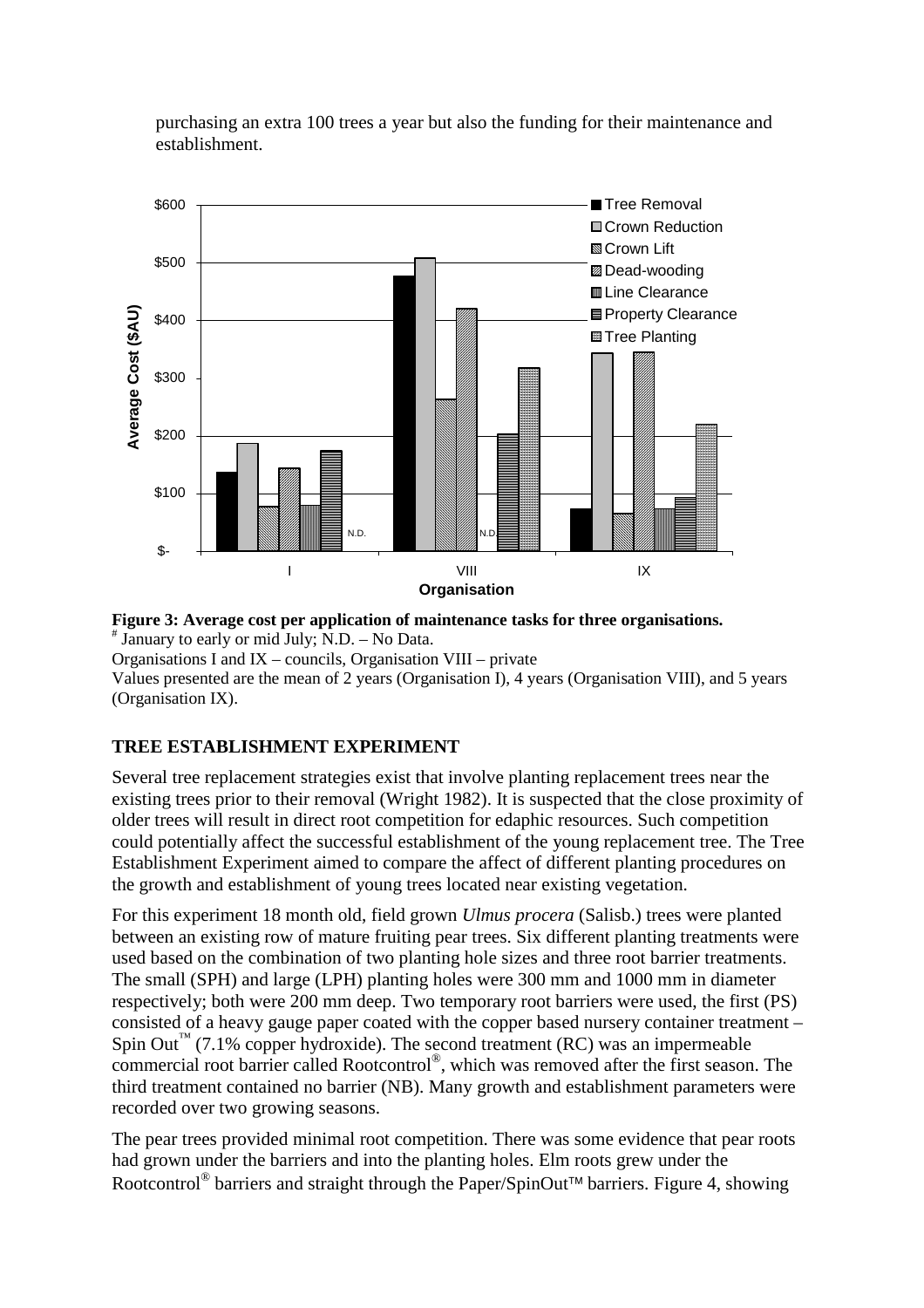the change in tree height over two seasons, typifies many of the responses where the trees without root barriers had grown significantly more than Rootcontrol<sup>®</sup> treatment trees. While the mean growth of Paper/SpinOut™ treatment trees was often less than the No Barrier trees, there was often no significant difference between this treatment and the other barrier treatments. The differences between the planting holes sizes were quite profound, with Large Planting Hole trees exhibiting significantly greater growth (Figure 5) and better indicators of establishment than the Small Planting Hole trees. This is consistent with the findings of Struve *et al.* (1989) and supports current recommendations for wide planting holes (Whitcomb 1984; Harris & Bassuk 1993; Moore 1997; Watson 1997).



 $RC - Rootcontrol^{\circledR}$ Treatments significantly different at *P*<0.05 LPH – Large Planting Hole Treatments significant differently at *P*<0.001

Some conclusions for this experiment are shown below.

- Trees in a planting hole without root barriers grew more after two seasons, had an initial faster growth rate and experienced less stress after planting, than trees grown with root barriers. The recommendation can be drawn from this that in a soil environment with little or no root competition, root barriers are of little or no benefit to tree growth.
- The Paper/Spin Out<sup> $\text{TM}$ </sup> root barrier used in this experiment had little effect on tree growth and provided limited control of root movement in and out of the planting hole. The results do not completely disqualify this treatment for use as a temporary barrier, but suggest that further research is required to find materials that last longer but that are still ultimately biodegradable.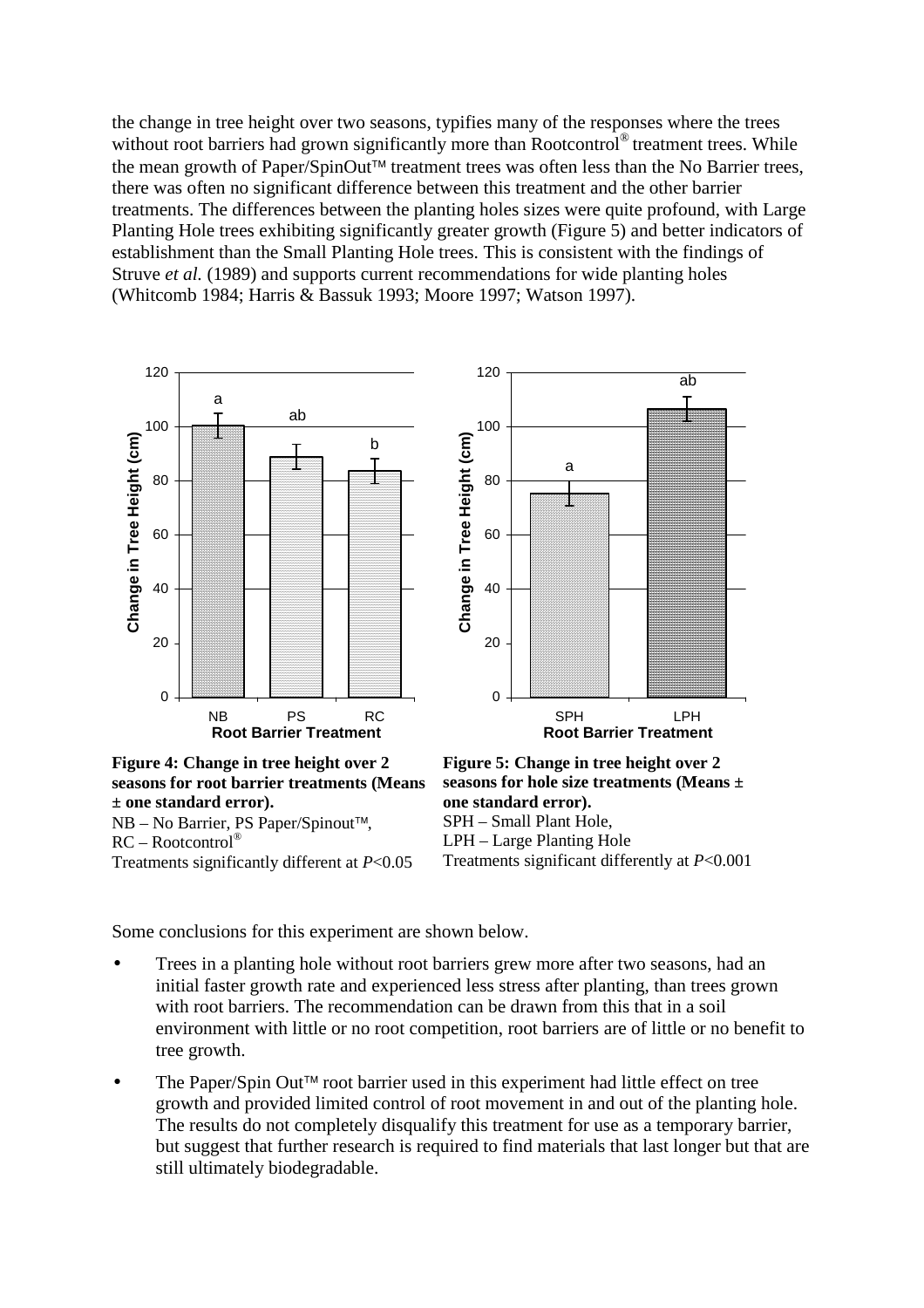- Trees in large planting holes grew more in two seasons, had a greater growth rate in the first season and had higher indicators of establishment, than trees grown in small planting holes. These results reinforce current recommendations from the literature that the minimum width of planting holes should be at least three times the width of the root ball at planting.
- In order to achieve rapid establishment and better growth when planting trees, large, wide planting holes without root barriers are recommended.
- Severe symptoms of drought stress were witnessed during the exceptionally hot and dry summer of the second season, this suggests that even trees with considerable postplanting growth might not be sufficiently established to avoid such stresses, and therefore in Melbourne the use of supplementary irrigation should be considered in the first and second season after planting.
- The results suggest that inter-planting between trees is possible, but that it can be a highly competitive and difficult environment for trees to establish in. Given the odds against success, it is apparent that more active management and greater resources will be required to establish such trees than required for those in less competitive environments.

## **ROOT RECOLONISATION EXPERIMENT**

This experiment follows on from the Tree Establishment Experiment and addresses tree replacement scenarios and planting near existing vegetation. The aim of the Root Recolonisation Experiment was to assess the extent of planting hole recolonisation by the regeneration of severed existing roots, and how this is affected by the size of the planting hole and the invading species. Holes were dug outside the canopies of mature trees. The soil was sieved to remove all existing roots and then replaced back in the hole. Two treatment holes sizes were used – small (100 mm diameter) and large (300 mm diameter). Four sites were selected with *Ficus macrophylla*, *Cupressus sempervirens*, *Ulmus procera* and a mixed group of four *Eucalyptus* species as the competitive species. Half of the filled holes were reexcavated after three months and the remainder at twelve months.

Roots were found growing in the excavated holes after three months. Similar to Watson (1993), it was also found that roots had regenerated from the root ends severed during digging of the original holes. In both the small and large treatment holes there were more roots present after twelve months than existed previously (Figure 6). A similar result was seen at three of the tree sites, the only exception being the eucalypts, where the root length density after 12 months was less than the existing (Figure 7).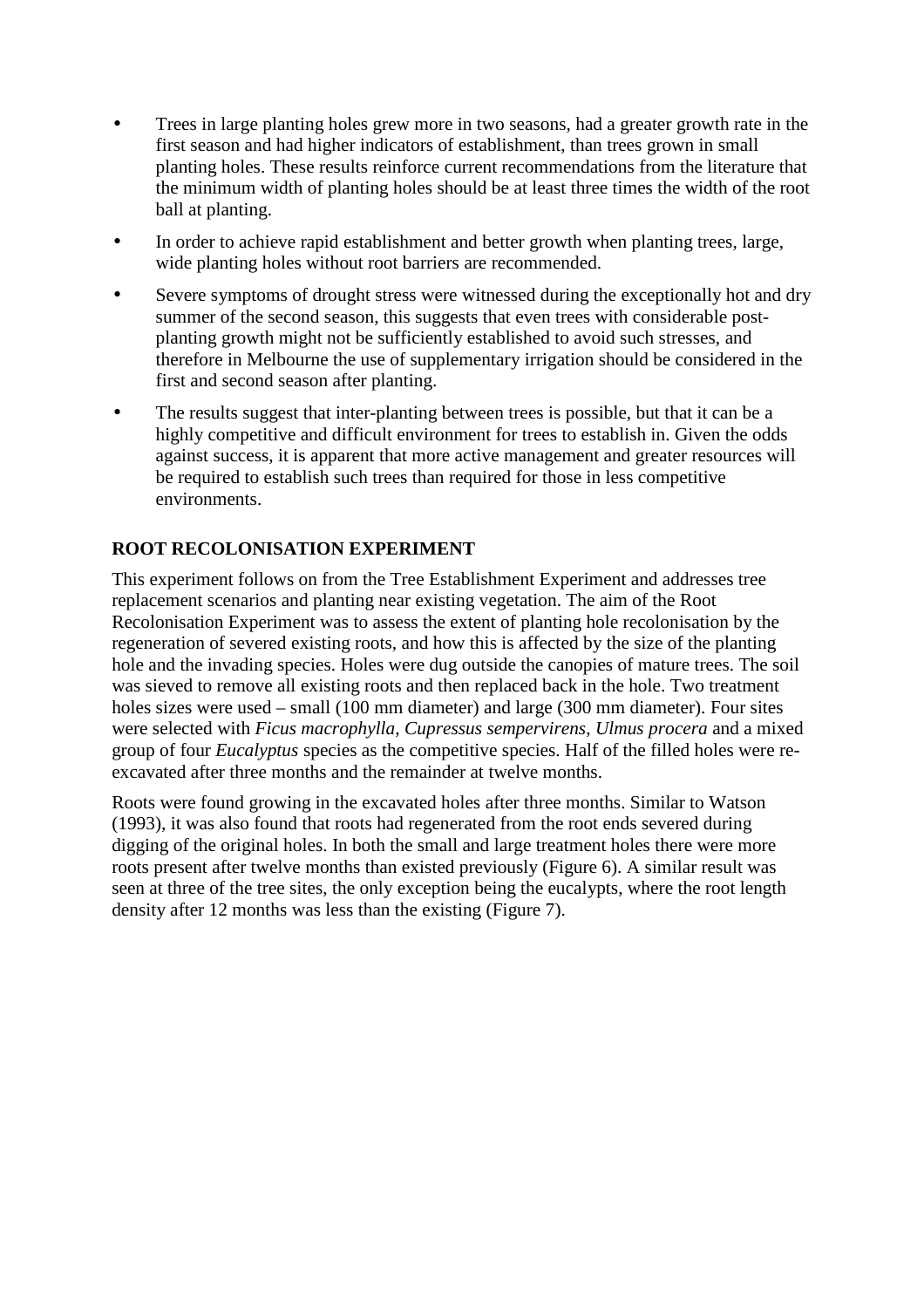

**Figure 6: Root length density of existing roots and recolonised roots after 12 months for each hole size treatment.** 

**Figure 7: Root length density of existing roots and recolonised roots after 12 months for each tree group treatment.** C – *Cupressus sempervirens*, E – *Eucalyptus*

sp.

F – *Ficus macrophylla*, U – *Ulmus procera*

Some conclusions for this experiment are presented below.

- Roots from existing trees were found growing in the 'holes' three and twelve months after the initial excavation. Many of these roots were observed to be regenerating from the severed ends of roots cut while digging the holes.
- The high proportion of fine roots regenerated in 'holes' suggests that this environment would be highly competitive for soil-based resources such as water and nutrients.
- There were significant differences between tree groups in the amount of root recolonisation and the proportion of existing roots regrown, indicating the tendency for tree species to respond differently to root removal. *U. procera* showed the greatest regrowth suggesting that it responded well to root pruning.
- If not by three months, then after twelve months, the density of roots in most 'planting holes' was greater than that previously existing in the area. This indicates that when planting a tree near existing vegetation, it is most likely that within one year root density will exceed that removed when digging the hole, and where possible care should be taken not to sever existing tree roots.
- Furthermore, the quantity of existing roots may not be an accurate indication of the potential for roots to invade a planting hole. Very few *F. macrophylla* roots previously existed in the planting holes, yet a significantly greater proportion invaded the holes than the other tree groups. This suggests that for root recolonisation into the disturbed soil of planting holes to occur, it is merely sufficient for roots to be present in the surrounding area.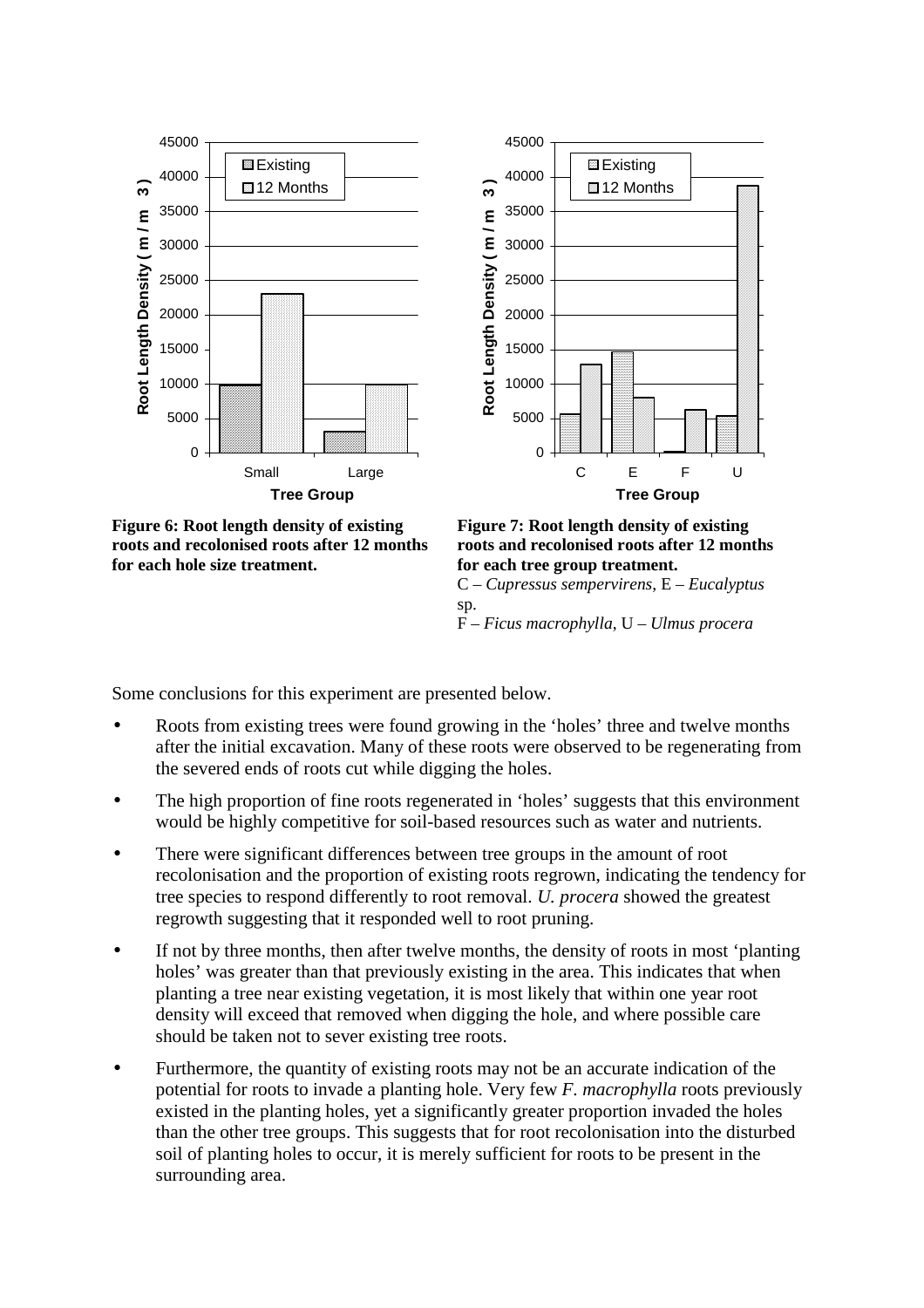#### **SOME FINDINGS ON TREE REPLACEMENT IN MATURE URBAN LANDSCAPES**

Drawing on the findings from all four studies, some general conclusions and recommendations can be made on the tree replacement process.

- The processes that exist in tree management organisations for tree removal, planing and planting represent positive advances in the management sophistication required to produce tree populations that will fulfil the requirements and benefits of an urban forest.
- Advanced planning is important to coordinate the timing of replacement activities in relation to the activities on nearby plantings.
- Tree policies that call for a certain number of trees to be planted each year are positive as they instigate the renewal of the landscape.
- Tree establishment programs are important in publicly managed landscapes.
- Flexibility and adaptability are important when approaching tree replacement. Some organisations are using both staged replacements, to maintain the aesthetics in an area while the replacement trees are growing, and full-street replants to create streets with a uniform avenue effect.
- In some cases it may be possible to use different replacement tactics based on the importance of the landscape feature or street.
- While the mentality of maintaining trees until they die or become hazardous is positive in that the desire exists to care for and retain trees in the landscape, it also limits effective long-term management as the ability to remove trees is important for coordinating replacement programs.
- The skill and professionalism of tree managers will have a major impact on the successful planning and management of tree replacement and the future of the treescapes.
- Tree record databases offer the potential for greater strategic planning of tree replacement, however in many organisations the sophistication of systems and minimal updating of records currently limit their use.
- It was possible to establish and obtain adequate growth from trees in an inter-planting replacement situation. However, the success of this method will be dependent on the tree species involved and the local factors in a particular case.
- When planting replacement trees near existing vegetation there will be root invasion of the planting hole, which could be expected to result in a high level of competition between trees for edaphic resources.
- Large planting holes are recommended when planting trees in competitive environments.
- The use of temporary root barriers to restrict the recolonisation of planting holes by surrounding roots requires more research and may only be appropriate in highly competitive sites. The size of the soil volume contained in the root barrier will impact on the growth of the tree.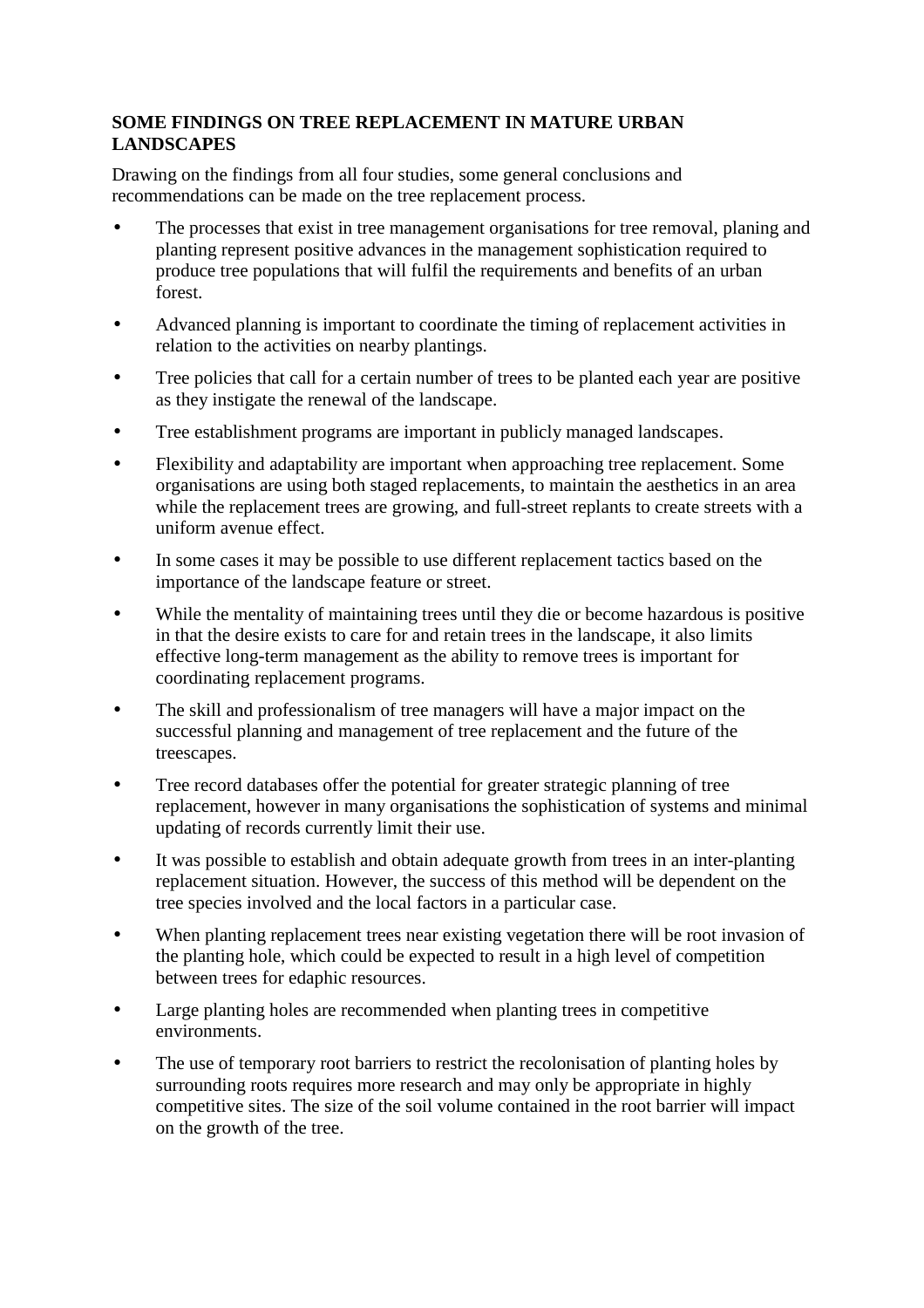For much of Melbourne's history, tree replacement has largely been reactive to tree failures. Tree management is now moving to more active processes, with prioritising of removals and deliberate staging of works. The challenge now is to increase the proactive management of tree populations, to allow for the coordinated and continual replacement of trees in our urban landscapes.

## **ACKNOWLEDGEMENTS**

We would like to thank those who participated in the research for sharing their ideas and experiences. Thanks also to Ian Gordon of the Statistical Consulting Centre, University of Melbourne, for assisting with the statistical analysis.

#### **REFERENCES**

Beer, R., Frank, S. & Waters, G. 2001, Overview of street tree populations in Melbourne turn of the 21st century`, Horticultural Project Report, Burnley College, The University of Melbourne, Melbourne, Australia.

Cobham, R. 1984, Blenheim: the art and management of landscape restoration, *Landscape Research*, 9(2), pp.4-14.

Dwyer, J.F., McPherson, E.G., Schroeder, H.W. & Rowntree, R.A. 1992, Assessing the benefits and costs of the urban forest, *Journal of Arboriculture*, 18(5), pp.227-234.

Getz, D., Karow, A. & Kielbaso, J.J. 1982, Inner city preferences for trees and urban forestry programs, *Journal of Arboriculture*, 8(10), pp.258-263.

Harris, J.R. & Bassuk, N.L. 1993, Tree planting fundamentals, *Journal of Arboriculture*, 19(2), pp.64-70.

Hitchmough, J.D. 1994, The management of trees in the urban landscape, in *Urban landscape management*, ed. J.D. Hitchmough, Inkata Press, Sydney, Australia, pp.267-300.

Lever, K. 1982, Cost effective management of amenity trees, in *Cost effective amenity landscape management, Conference Proceedings*, eds. C. Addison & P. Thoday, The Horticultural Education Association, pp.90-93.

Moore, G.M. 1997, Tree biology and successful tree establishment, in *Trees - roots - soils: managing the interaction*, ed. K.D. Smith, The Centre for Urban Horticulture, Burnley College, University of Melbourne, Melbourne, Australia, Melbourne & Sydney, Australia, pp.8-16.

Nowak, D.J. & Crane, D.E. 2002, Carbon storage and sequestration by urban trees in the USA, *Environmental Pollution*, 116(3), pp.381-389.

Schroeder, H.W. & Ruffolo, S.R. 1996, Householder evalulations of street trees in a Chicago suburb, *Journal of Arboriculture*, 22(1), pp.35-43.

Sommer, R. & Sommer, B.A. 1989, The factor structure of street tree attributes, *Journal of Arboriculture*, 15(10), pp.243-246.

Struve, D.K., Sydnor, T.D. & Rideout, R. 1989, Root system configuration affects transplanting of honeylocust and English oak, *Journal of Arboriculture*, 15(6), pp.129-134.

Watson, G. 1993, Root development after transplanting, in *The landscape below ground, Proceedings of an international workshop on tree root development in urban soils*, eds. G.W.